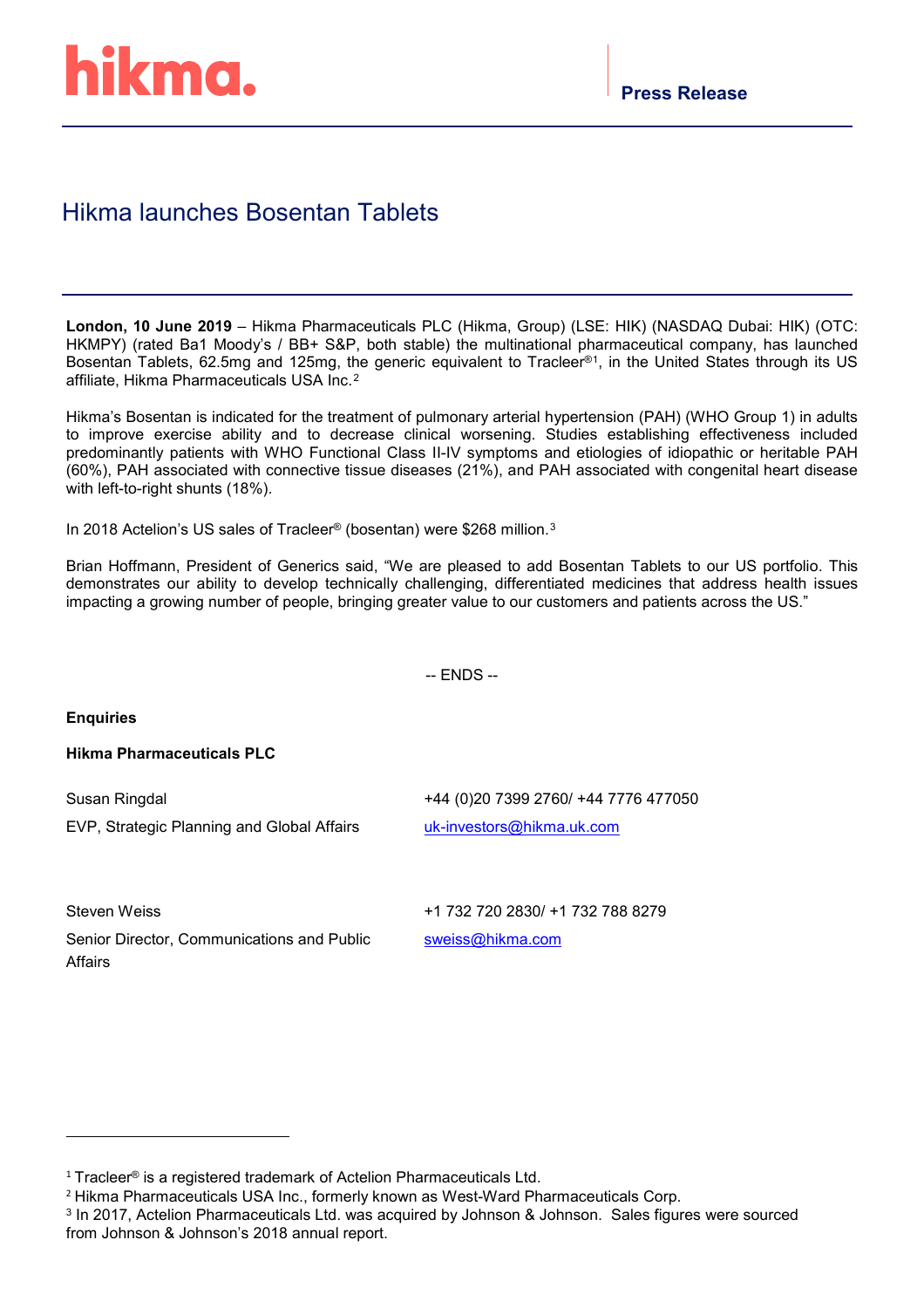# ikma.

# **About Hikma**

Hikma helps put better health within reach every day for millions of people in more than 50 countries around the world. For more than 40 years, we've been creating high-quality medicines and making them accessible to the people who need them. Headquartered in the UK, we're a global company with a local presence across the United States (US), the Middle East and North Africa (MENA) and Europe, and we use our unique insight and expertise to transform cutting-edge science into innovative solutions that transform people's lives. We're committed to our customers, and the people they care for, and by thinking creatively and acting practically, we provide them with a broad range of branded and non-branded generic medicines. Together, our 8,400 colleagues are helping to shape a healthier world that enriches all our communities. We are a leading licensing partner in the MENA region, and through our venture capital arm, are helping bring innovative health technologies to people around the world. For more information, please visit [www.hikma.com.](http://www.hikma.com/)

#### **Important Safety Information for Bosentan Tablets, 62.5mg and 125mg:**

#### **BOXED WARNING: RISKS OF HEPATOTOXICITY and EMBRYO-FETAL TOXICITY** *See full [Prescribing Information.](https://dailymed.nlm.nih.gov/dailymed/drugInfo.cfm?setid=c4bf0b99-9bfd-4d75-8a75-735f7056a048)*

**Because of the risks of hepatotoxicity and birth defects, Bosentan is available only through a restricted program called the bosentan REMS Program. The bosentan REMS Program is a component of the bosentan Risk Evaluation and Mitigation Strategy (REMS). Under the bosentan REMS Program, prescribers, patients, and pharmacies must enroll in the program.**

# *Hepatotoxicity*

**In clinical studies, bosentan caused at least 3-fold upper limit of normal (ULN) elevation of liver aminotransferases (ALT and AST) in about 11% of patients, accompanied by elevated bilirubin in a small number of cases. Because these changes are a marker for potential serious hepatotoxicity, serum aminotransferase levels must be measured prior to initiation of treatment and then monthly.**

**In the postmarketing period, in the setting of close monitoring, rare cases of unexplained hepatic cirrhosis were reported after prolonged (> 12 months) therapy with bosentan in patients with multiple comorbidities and drug therapies. There have also been reports of liver failure. The contribution of bosentan in these cases could not be excluded.**

**In at least one case, the initial presentation (after > 20 months of treatment) included pronounced elevations in aminotransferases and bilirubin levels accompanied by non-specific symptoms, all of which resolved slowly over time after discontinuation of bosentan. This case reinforces the importance of strict adherence to the monthly monitoring schedule for the duration of treatment and the treatment algorithm, which includes stopping bosentan with a rise of aminotransferases accompanied by signs or symptoms of liver dysfunction.**

**Elevations in aminotransferases require close attention. Bosentan should generally be avoided in patients with elevated aminotransferases (> 3 x ULN) at baseline because monitoring for hepatotoxicity may be more difficult. If liver aminotransferase elevations are accompanied by clinical symptoms of hepatotoxicity (such as nausea, vomiting, fever, abdominal pain, jaundice, or unusual lethargy or fatigue) or increases in bilirubin ≥2 x ULN, treatment with bosentan should be stopped. There is no experience with the reintroduction of bosentan in these circumstances.**

# *Embryo-Fetal Toxicity*

**Bosentan is likely to cause major birth defects if used by pregnant females based on animal data. Therefore, pregnancy must be excluded before the start of treatment with bosentan. Throughout treatment**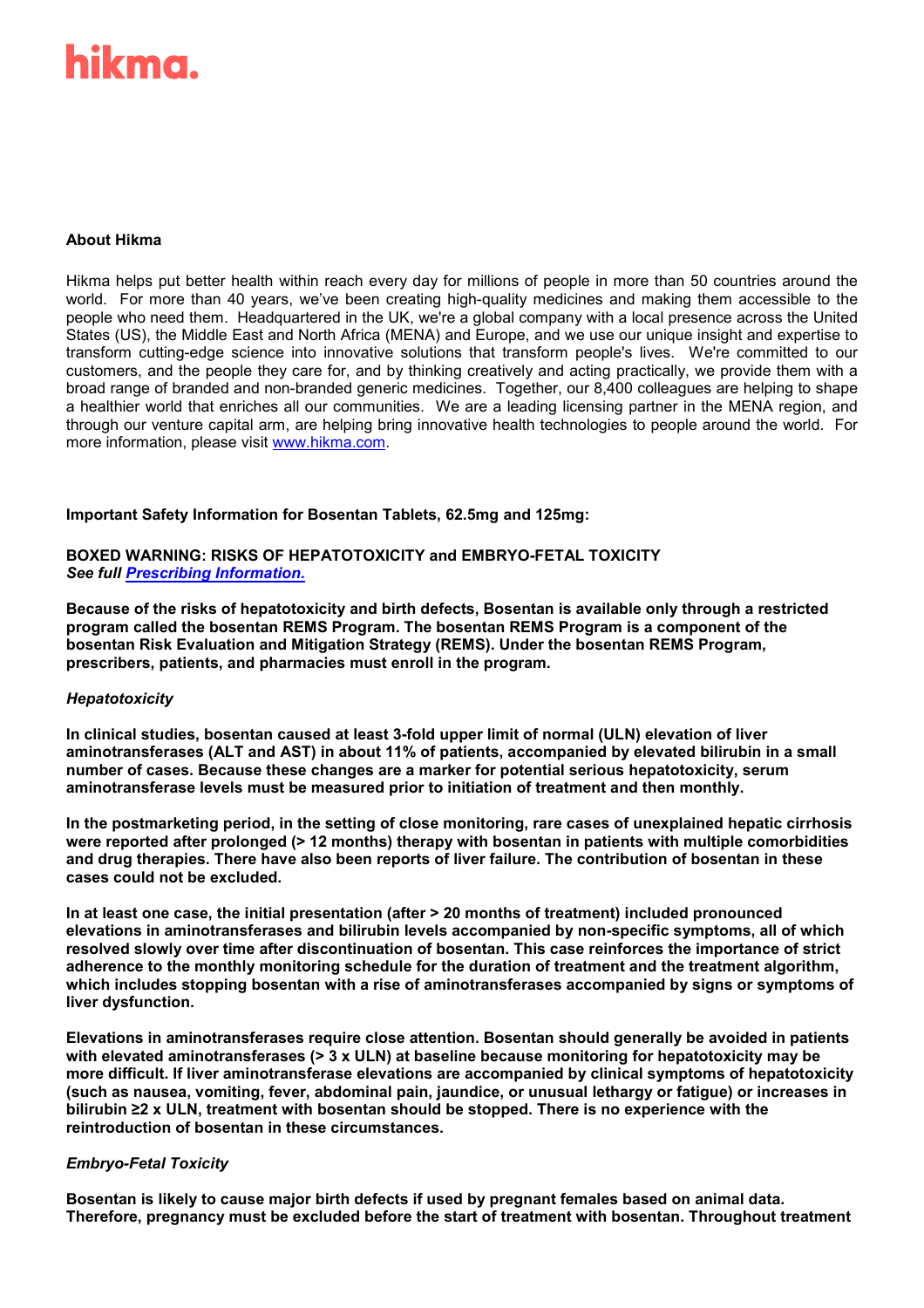# ikma.

**and for one month after stopping bosentan, females of reproductive potential must use two reliable methods of contraception unless the patient has an intrauterine device (IUD) or tubal sterilization, in which case no other contraception is needed. Hormonal contraceptives, including oral, injectable, transdermal, and implantable contraceptives should not be used as the sole means of contraception because these may not be effective in patients receiving bosentan. Obtain monthly pregnancy tests.**

# **Contraindications**

Bosentan is contraindicated:

- In females who are or may become pregnant.
- For use with cyclosporine A.
- For use with glyburide.
- In patients who are hypersensitive to bosentan or any component of the product. Observed reactions include Drug Reaction with Eosinophilia and Systemic Symptoms (DRESS), anaphylaxis, rash and angioedema.

# **Warnings and Precautions**

# **Hepatotoxicity**

In clinical studies, ALT or AST >3 x ULN were observed in 11% of bosentan-treated patients (n=658) compared to 2% of placebo-treated patients (n=280), accompanied by elevated bilirubin in a small number of cases (2 of 658). The combination of hepatocellular injury (increases in aminotransferases of >3 x ULN) and increases in total bilirubin (≥2 x ULN) is a marker for potential serious hepatotoxicity. Liver aminotransferase levels must be measured prior to initiation of treatment and then monthly and therapy adjusted accordingly. Discontinue bosentan if liver aminotransferase elevations are accompanied by clinical symptoms of hepatotoxicity (such as nausea, vomiting, fever, abdominal pain, jaundice or unusual lethargy or fatigue) or increases in bilirubin ≥ 2 x ULN. Avoid using bosentan in patients with moderate or severe liver impairment or elevated ALT or AST >3 x ULN prior to drug initiation. In WHO Functional Class II patients, consider whether the benefits of bosentan are sufficient to offset the risk of hepatotoxicity, which may preclude future use as their disease progresses.

#### **Embryo-fetal Toxicity**

Based on data from animal reproduction studies, bosentan may cause fetal harm when administered to a pregnant female and is contraindicated in females who are pregnant. Advise females of reproductive potential of the potential risk to a fetus. Obtain a pregnancy test prior to bosentan treatment, monthly during treatment and for one month after stopping treatment. Advise females of reproductive potential to use two reliable forms of contraception during treatment with bosentan and for at least one month after the last dose. Because of the risks of hepatotoxicity and birth defects, bosentan is available only through a restricted program called the bosentan REMS Program.

#### **Prescribing and Distribution Program for Bosentan**

Because of the risks of hepatotoxicity and birth defects, bosentan is available only through a restricted program called the bosentan REMS Program. Further information about bosentan and the bosentan REMS Program is available at [www.bosentanREMSProgram.](https://www.bosentanremsprogram.com/BosentanUI/home.u)com or 1-866-359-2612.

#### **Fluid Retention**

If clinically significant fluid retention develops, with or without associated weight gain, further evaluation should be undertaken to determine the cause, such as bosentan or underlying heart failure, and the possible need for treatment or discontinuation of bosentan.

#### **Pulmonary Veno-Occlusive Disease**

If signs of pulmonary edema occur, consider the possibility of associated pulmonary veno-occlusive disease and consider whether bosentan should be discontinued.

# **Decreased Sperm Counts**

Decreased sperm counts have been observed in patients receiving bosentan. Preclinical data also suggest that bosentan, like other endothelin receptor antagonists, may have an adverse effect on spermatogenesis.

#### **Decreases in Hemoglobin and Hematocrit**